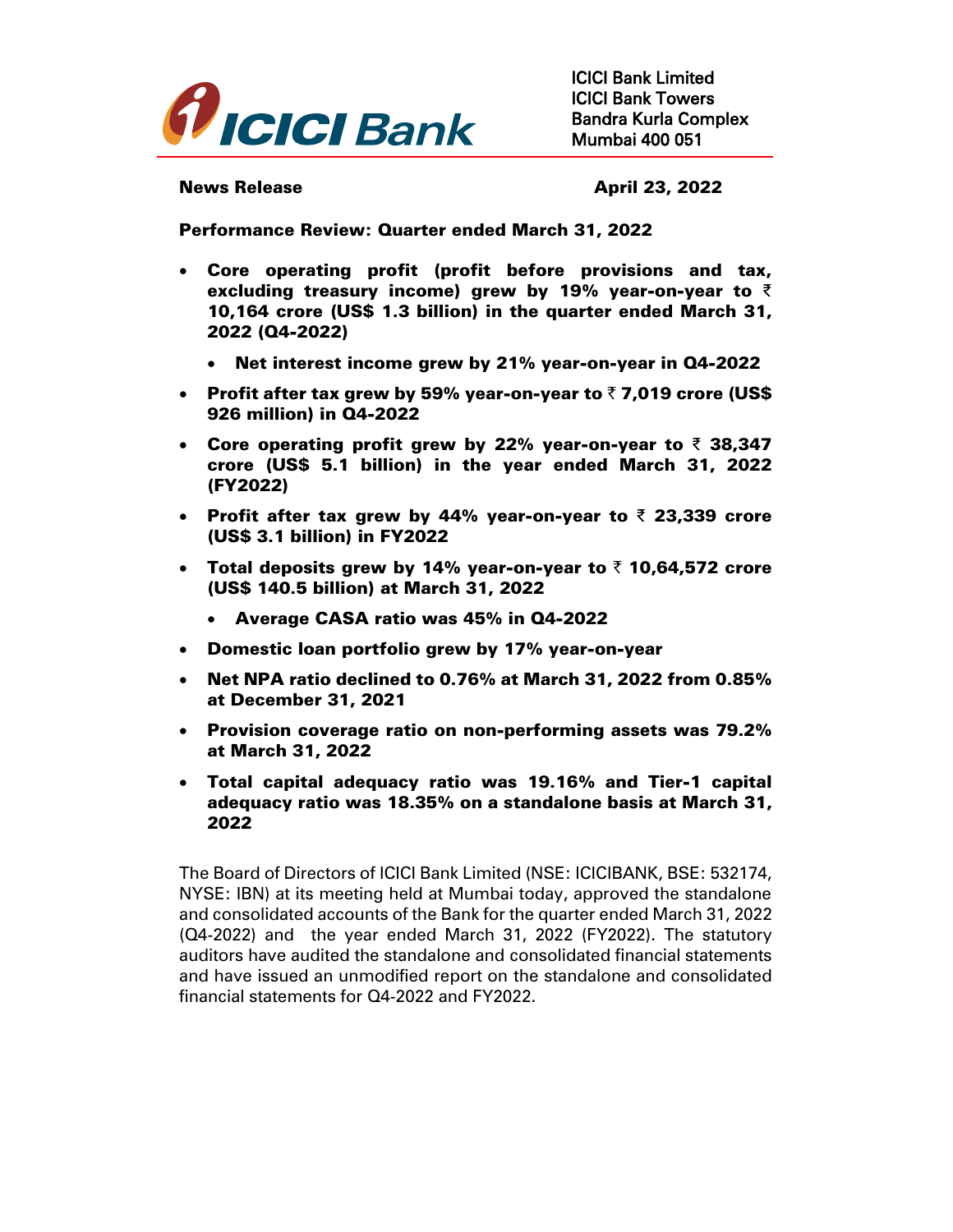

#### Profit & loss account

- The core operating profit (profit before provisions and tax, excluding treasury income) increased by 19% year-on-year to ₹ 10,164 crore (US\$ 1.3 billion) in Q4-2022 from ₹ 8,565 crore (US\$ 1.1 billion) in the quarter ended March 31, 2021 (Q4-2021); excluding dividend income from subsidiaries/associates, core operating profit grew by 21% year-on-year in Q4-2022
- Net interest income (NII) increased by 21% year-on-year to  $\bar{\tau}$  12,605 crore (US\$ 1.7 billion) in Q4-2022 from ₹ 10,431 crore (US\$ 1.4 billion) in Q4-2021
- The net interest margin was 4.00% in Q4-2022 compared to 3.84% in Q4-2021 and 3.96% in the quarter ended December 31, 2021 (Q3-2022)
- Non-interest income, excluding treasury income, increased by 11% year-on-year to ₹ 4,608 crore (US\$ 608 million) in Q4-2022 from ₹ 4,137 crore (US\$ 546 million) in Q4-2021
- Fee income grew by 14% year-on-year to  $\bar{\xi}$  4,366 crore (US\$ 576 million) in Q4-2022 from ₹ 3,815 crore (US\$ 503 million) in Q4-2021. Fees from retail, rural, business banking and SME customers constituted about 77% of total fees in Q4-2022
- There was a treasury gain of  $\bar{\tau}$  129 crore (US\$ 17 million) in Q4-2022 compared to a loss of  $\bar{\tau}$  25 crore (US\$ 3 million) in Q4-2021
- Provisions (excluding provision for tax) declined by 63% year-on-year to ₹ 1,069 crore (US\$ 141 million) in Q4-2022 from ₹ 2,883 crore (US\$ 380 million) in Q4-2021. Provisions for Q4-2022 included contingency provision of  $\bar{\tau}$  1,025 crore (US\$ 135 million) made on a prudent basis
- The profit before tax grew by 63% year-on-year to ₹ 9,224 crore (US\$ 1.2 billion) in Q4-2022 from ₹ 5,657 crore (US\$ 746 million) in Q4-2021
- On a standalone basis, the profit after tax grew by 59% year-on-year to ` 7,019 crore (US\$ 926 million) in Q4-2022 from ₹ 4,403 crore (US\$ 581 million) in Q4-2021
- On a standalone basis, the profit after tax grew by 44% year-on-year to ` 23,339 crore (US\$ 3.1 billion) in FY2022 from ₹ 16,193 crore (US\$ 2.1 billion) in the year ended March 31, 2021 (FY2021)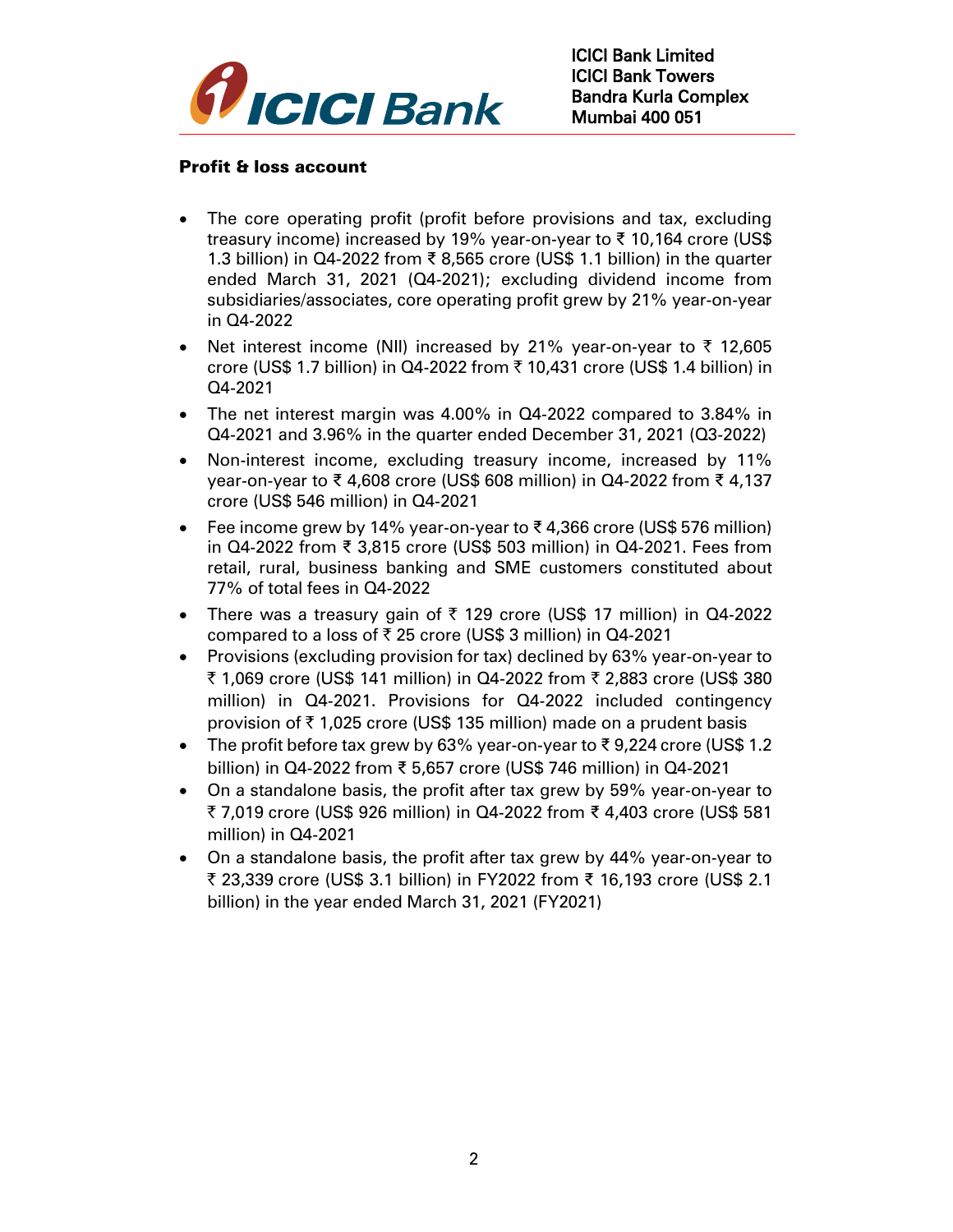

# Growth in digital and payments platforms

In December 2020, the Bank had expanded its mobile banking app, iMobile, to iMobile Pay which offers payment and banking services to customers of any bank. There have been 63 lakh activations of iMobile Payfrom non-ICICI Bank account holders as of end-March 2022. The value of transactions by non-ICICI Bank account holders in Q4-2022 was 4.9 times the value of transactions in Q3-2022.

The business banking and SME franchise continues to grow on the back of digital offerings and platforms like InstaBIZ. InstaBIZ offers various services such as instant overdraft facility, payment of Goods and Services Tax (GST), foreign exchange deal booking, business loans based on revenues reported in GST returns, automatic bank reconciliations and inward and outward remittances. The value of financial transactions on InstaBIZ grew by about 44% year-on-year in Q4-2022. In line with the philosophy of open architecture of our digital platforms, the Bank recently made InstaBIZ app interoperable, that is, all benefits of the app are now available to all merchants including those who do not have a current account with the Bank. This initiative enables merchants to instantly create digital collection solutions like Unified Payments Interface (UPI) ID and QR code and start collecting money from their customers.

The Bank's supply chain platforms enable corporates to seamlessly manage their supply chain financing and payments, collection and reconciliation requirements of their dealers and vendors in a convenient and paperless manner. The value of transactions through these supply chain platforms in Q4-2022 was 2.7 times the value of transactions in Q4-2021.

The value of the Bank's merchant acquiring transactions through UPI in Q4- 2022 was 2.4 times the value of transactions in Q4-2021. The Bank is the market leader in electronic toll collections through FASTag. The Bank had a market share of about 33% by value in electronic toll collections through FASTag in Q4-2022, with a 27% year-on-year growth in collections.

The value of credit card spends grew by 77% year-on-year in Q4-2022. The Bank has issued more than 30 lakh Amazon Pay credit cards since its launch. The Bank has recently tied up with Emirates Skywards, the award-winning loyalty programme of Emirates and FlyDubai, to launch a range of cobranded credit cards that enable customers to earn reward points on travel, lifestyle and everyday spends.

The value of mobile banking transactions increased by 30% year-on-year to ₹ 477,228 crore (US\$ 63.0 billion) in Q4-2022. Digital channels like internet, mobile banking, PoS and others accounted for over 90% of the savings account transactions in FY2022.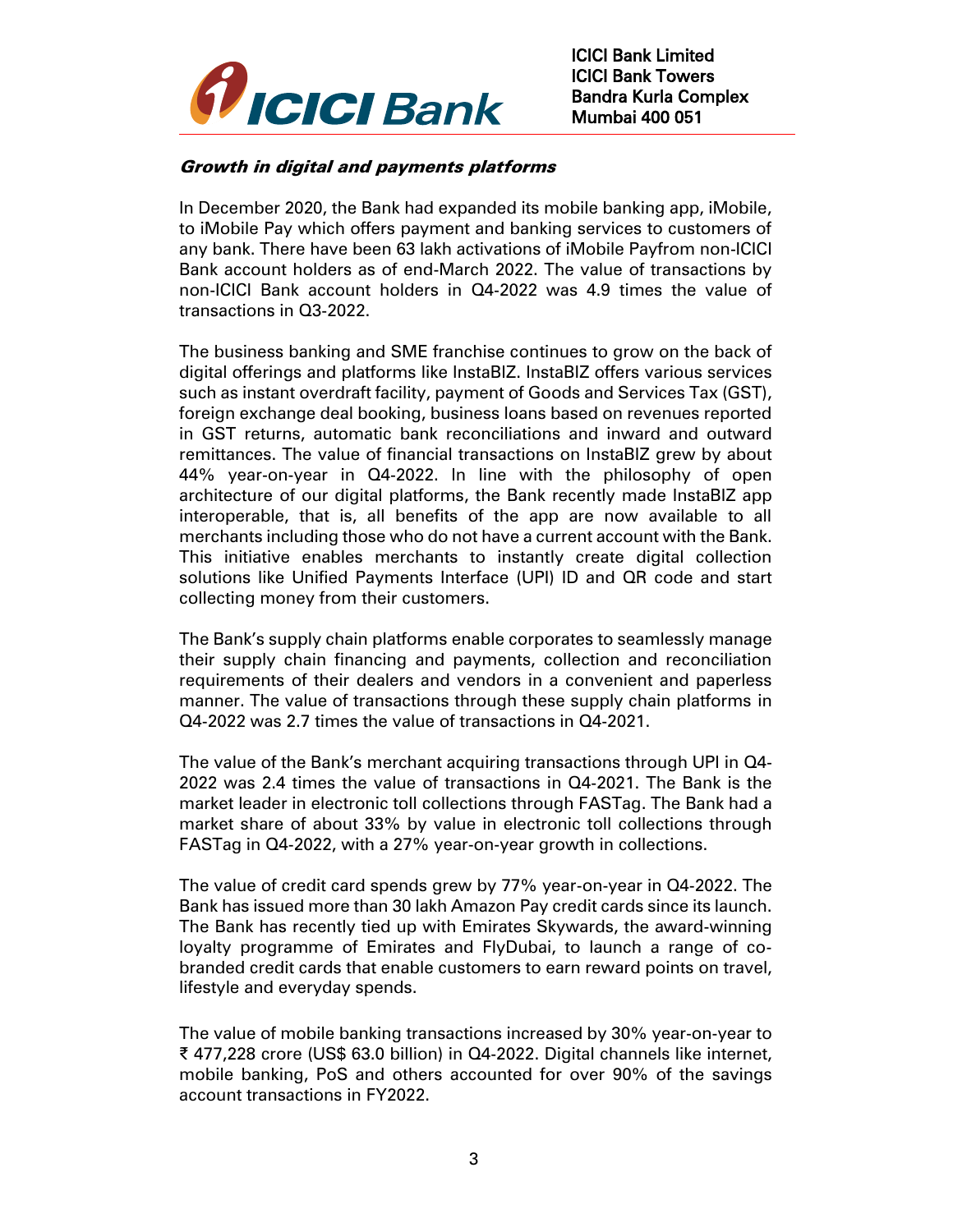

The Bank had launched ICICI STACK for corporates and has created more than 20 industry specific STACKs which provide bespoke and purposebased digital solutions to corporate clients and their ecosystems. The volume of transactions through these solutions in FY2022 was 2.9 times the volume of transactions in FY2021. These solutions along with the Bank's extensive client coverage have supported the growth in average current account deposits. The value of transactions on the Bank's Trade Online platform, which allows customers to carry out most of their trade finance and foreign exchange related transactions digitally, grew by about 80% year-on-year in FY2022.

# Credit growth

The retail loan portfolio, excluding rural loans, grew by 20% year-on-year and 6% sequentially, and comprised 52.8% of the total loan portfolio at March 31, 2022. Including non-fund outstanding, the retail loan portfolio, was 43.8% of the total portfolio at March 31, 2022. The business banking portfolio grew by 43% year-on-year and 10% sequentially at March 31, 2022. The SME business, comprising borrowers with a turnover of less than  $\bar{\tau}$  250 crore (US\$ 33 million), grew by 34% year-on-year and 11% sequentially at March 31, 2022. Growth in the domestic wholesale banking portfolio was 10% year-on-year at March 31, 2022. The domestic advances grew by 17% year-on-year and 6% sequentially at March 31, 2022. Total advances increased by 17% year-on-year and 6% sequentially to  $\bar{\tau}$  859,020 (US\$ 113.3) billion) at March 31, 2022.

## Deposit growth

Total deposits increased by 14% year-on-year and 5% sequentially to  $\bar{\tau}$ 1,064,572 crore (US\$ 140.5 billion) at March 31, 2022. Average current account deposits increased by 24% year-on-year in Q4-2022. Average savings account deposits increased by 23% year-on-year in Q4-2022. Total term deposits increased by 9% year-on-year to  $\bar{\tau}$  546,135 crore (US\$ 72.1) billion) at March 31, 2022.

The Bank had a network of 5,418 branches and 13,626 ATMs at March 31, 2022.

# Asset quality

The net non-performing assets declined by 24% year-on-year and 5% sequentially to  $\bar{\tau}$  6,961 crore (US\$ 918 million) at March 31, 2022. The net NPA ratio declined to 0.76% at March 31, 2022 from 0.85% at December 31, 2021 and 1.14% at March 31, 2021. The net deletions from gross NPAs, excluding write-offs and sale, were ₹ 489 crore (US\$ 65 million) in Q4-2022 compared to  $\bar{\tau}$  191 crore (US\$ 25 million) in Q3-2022. The gross NPA additions were  $\bar{\tau}$  4,204 crore (US\$ 555 million) in Q4-2022 compared to  $\bar{\tau}$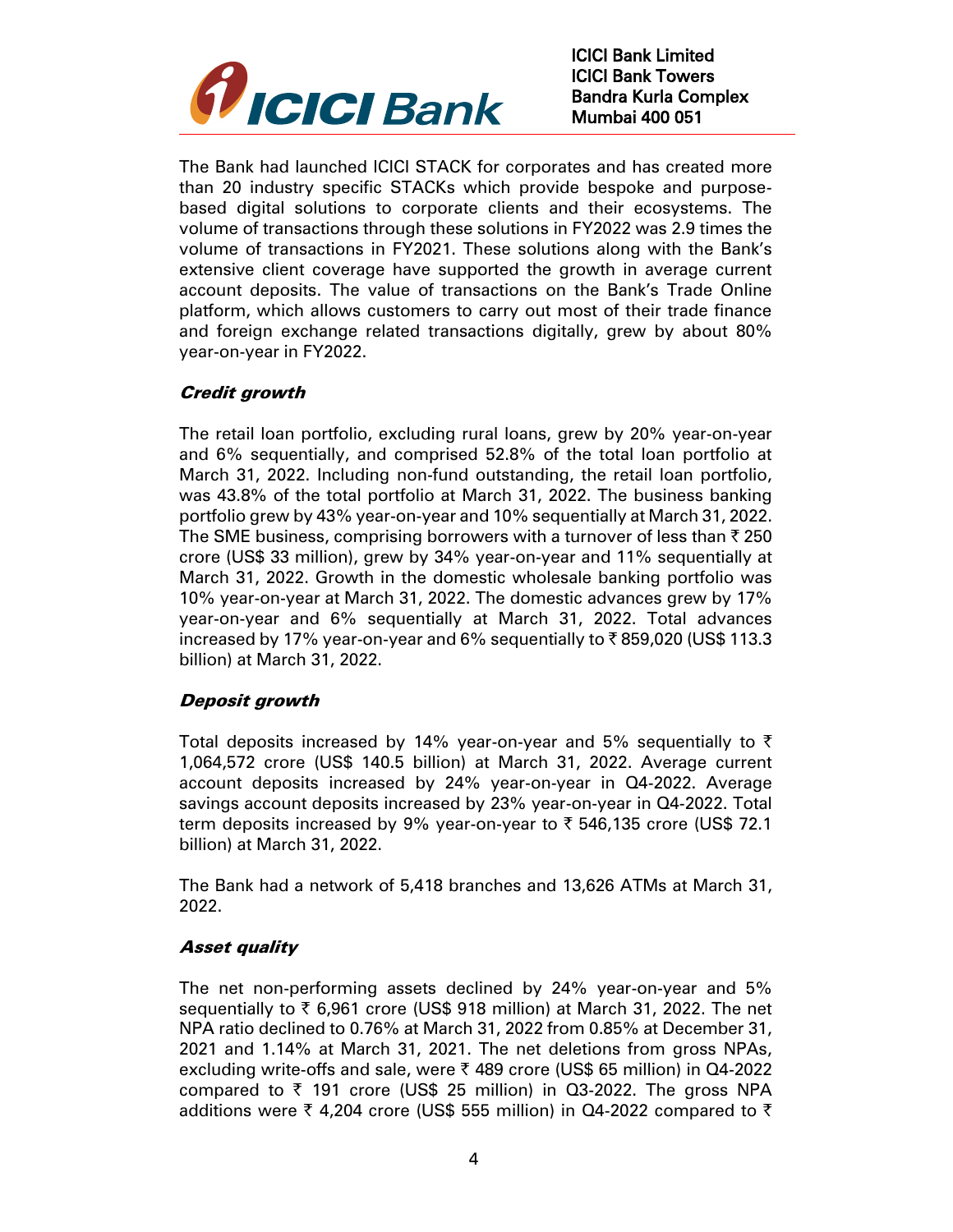

4,018 crore (US\$ 530 million) in Q3-2022. Recoveries and upgrades of NPAs, excluding write-offs and sale increased to  $\bar{\tau}$  4,693 crore (US\$ 619 million) in  $Q4$ -2022 from  $\bar{\tau}$  4,209 crore (US\$ 555 million) in  $Q3$ -2022. The gross NPAs written-off in Q4-2022 were  $\bar{\tau}$  2,644 crore (US\$ 349 million). The provision coverage ratio on NPAs was 79.2% at March 31, 2022.

Excluding NPAs, the total fund based outstanding to all borrowers under resolution as per the various extant regulations/guidelines declined to  $\bar{\tau}$ 8,267 crore (US\$ 1.1 billion) or 1.0% of total advances at March 31, 2022 from  $\bar{\tau}$  9,684 crore (US\$ 1.3 billion) at December 31, 2021. The Bank holds provisions amounting to  $\bar{\tau}$  2,530 crore (US\$ 334 million) against these borrowers under resolution, as of March 31, 2022. In addition, the Bank continues to carry Covid-19 related provisions of  $\bar{\tau}$  6,425 crore (US\$ 848) million) as contingency provisions at March 31, 2022. During Q4-2022, the Bank made additional contingency provisions of  $\bar{\tau}$  1,025 crore (US\$ 135 million) on a prudent basis. Accordingly, including the Covid-19 related contingency provision of  $\bar{\tau}$  6,425 crore (US\$ 848 million), the Bank held total contingency provisions of  $\overline{\tau}$  7,450 crore (US\$ 983 million) at March 31, 2022. The loan and non-fund based outstanding to performing borrowers rated BB and below reduced to  $\bar{\tau}$  10,808 crore (US\$ 1.4 billion) at March 31, 2022 from ` 11,842 crore (US\$ 1.6 billion) at December 31, 2021.

## Capital adequacy

The Bank's total capital adequacy at March 31, 2022 was 19.16% and Tier-1 capital adequacy was 18.35% compared to the minimum regulatory requirements of 11.70% and 9.70% respectively.

## Dividend on equity shares

The Board has recommended a dividend of  $\bar{\tau}$  5 per share (equivalent to dividend of US\$ 0.13 per ADS) in line with applicable guidelines. The declaration of dividend is subject to requisite approvals. The record/book closure dates will be announced in due course.

## Consolidated results

The consolidated profit after tax increased by 58% year-on-year to  $\bar{\tau}$  7,719 crore (US\$ 1.0 billion) in Q4-2022 from  $\bar{\tau}$  4,886 crore (US\$ 645 million) in Q4-2021. The consolidated profit after tax increased by 37% year-on-year to  $\bar{\tau}$ 25,110 crore (US\$ 3.3 billion) in FY2022 from ₹ 18,384 crore (US\$ 2.4 billion) in FY2021.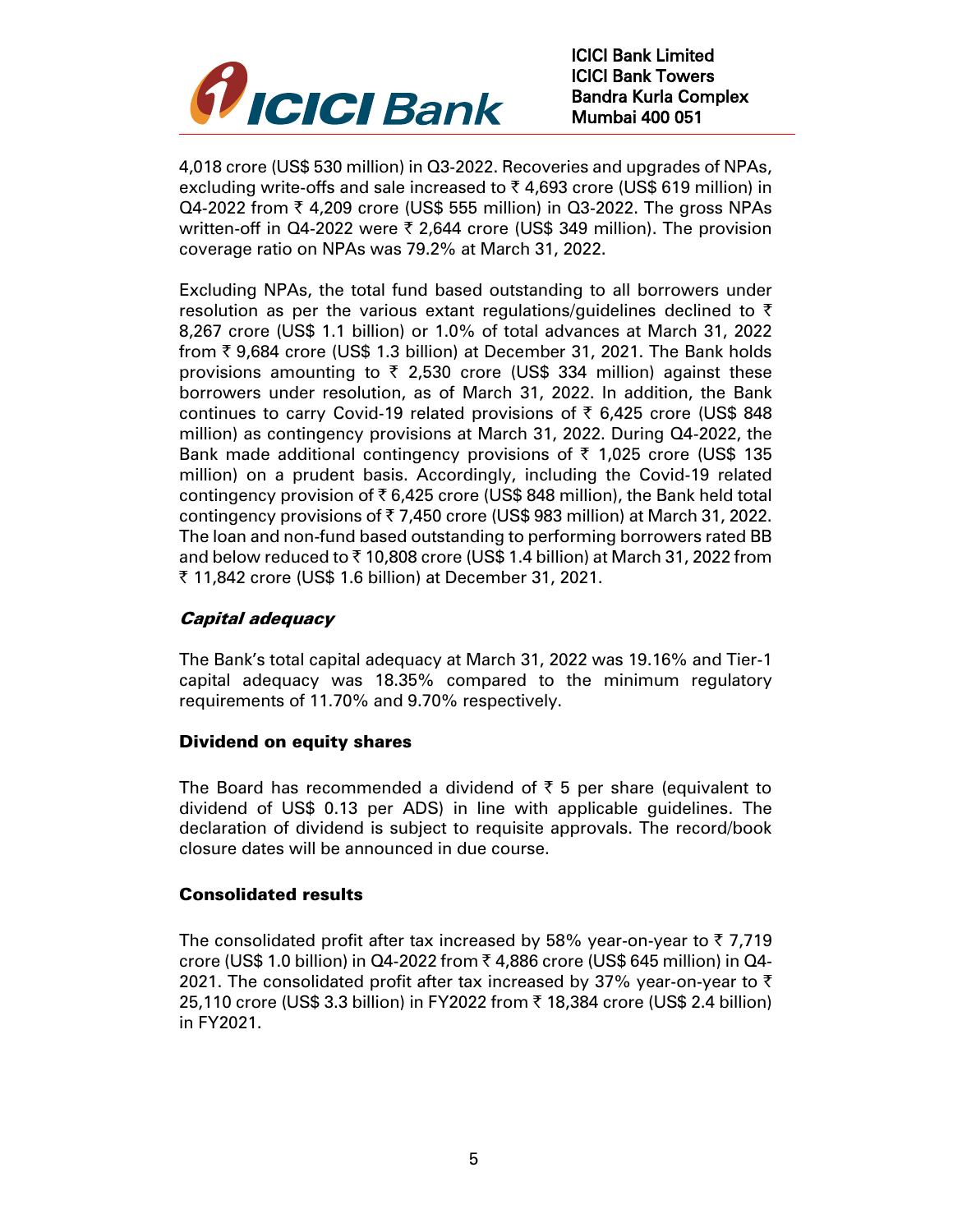

#### Key subsidiaries and associates

Value of New Business (VNB) of ICICI Prudential Life Insurance (ICICI Life) increased by 33% year-on-year to ₹ 2,163 crore (US\$ 285 million) in FY2022 from ₹ 1,621 crore (US\$ 214 million) in FY2021. The annualized premium equivalent increased by 20% year-on-year to  $\overline{5}$  7,733 crore (US\$ 1.0 billion) in FY2022 from 6,462 crore (US\$ 853 million) in FY2021. The new business margin increased from 25.1% in FY2021 to 28.0% in FY2022. The Embedded Value was  $\bar{\tau}$  31,625 crore (US\$ 4.2 billion) at March 31, 2022 compared to 29,106 crore (US\$ 3.8 billion) at March 31, 2021. The profit after tax increased by 190% to  $\overline{\zeta}$  185 crore (US\$ 24 million) in Q4-2022 from  $\overline{\zeta}$  64 crore (US\$ 8 million) in Q4-2021. The profit after tax was  $\bar{\tau}$  754 crore (US\$ 99 million) in FY2022 compared to  $\bar{\tau}$  960 crore (US\$ 127 million) in FY2021.

The Gross Direct Premium Income (GDPI) of ICICI Lombard General Insurance Company (ICICI General) grew by 28% year-on-year to ₹ 17,977 crore (US\$ 2.4 billion) in FY2022 from ₹ 14,003 crore (US\$ 1.8 billion) in FY2021. The combined ratio was 108.8% in FY2022 compared to 99.8% in FY2021. The profit after tax of ICICI General was ₹ 313 crore (US\$ 41 million) in Q4-2022 compared to ₹ 346 crore (US\$ 46 million) in Q4-2021. The profit after tax was  $\bar{\tau}$  1,271 crore (US\$ 168 million) in FY2022 compared to  $\bar{\tau}$  1,473 crore (US\$ 194 million) in FY2021. Prior period numbers are not comparable due to the reflection of the Scheme of Arrangement between ICICI General and Bharti AXA General Insurance Company in current period numbers.

The profit after tax of ICICI Securities, on a consolidated basis, as per Ind AS, grew by 3% year-on-year to ₹ 340 crore (US\$ 45 million) in Q4-2022 from ₹ 329 crore (US\$ 43 million) in Q4-2021. The profit after tax grew by 29% yearon-year to ₹ 1,383 crore (US\$ 182 million) in FY2022 from ₹ 1,068 crore (US\$ 141 million) in FY2021.

The profit after tax of ICICI Prudential Asset Management Company, as per Ind AS, was ₹ 357 crore (US\$ 47 million) in Q4-2022 compared to ₹ 348 crore (US\$ 46 million) in Q4-2021. The profit after tax grew by 17% year-on-year to ₹ 1,454 crore (US\$ 192 million) in FY2022 from ₹ 1,245 crore (US\$ 164 million) in FY2021.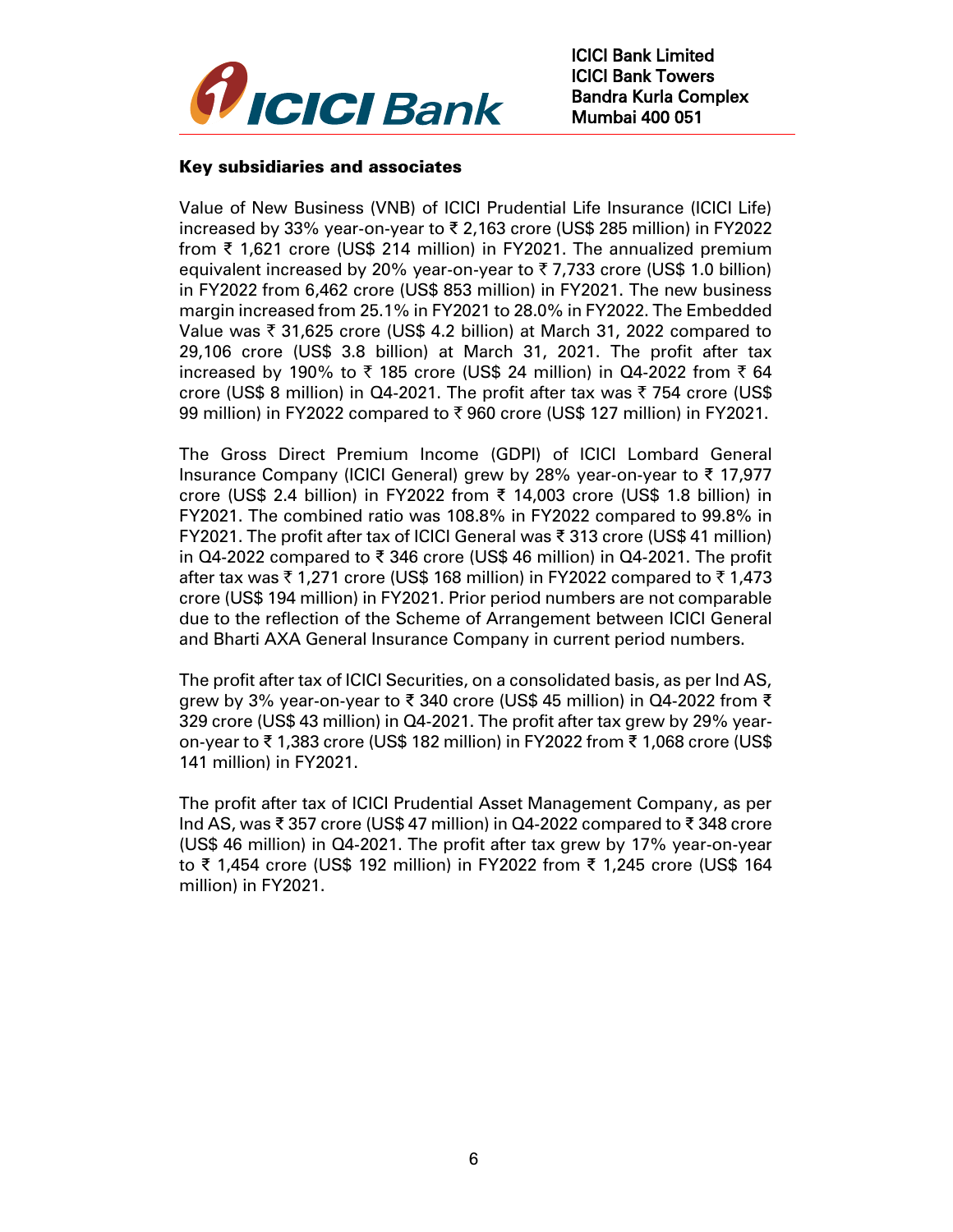

#### Summary Profit and Loss Statement (as per standalone Indian GAAP accounts)

|                                     |                    |                | ₹ crore          |                    |                |
|-------------------------------------|--------------------|----------------|------------------|--------------------|----------------|
|                                     | <b>FY2021</b>      | Q4-2021        | Q3-2022          | Q4-2022            | <b>FY2022</b>  |
|                                     | <b>Audited</b>     | <b>Audited</b> | <b>Unaudited</b> | <b>Audited</b>     | <b>Audited</b> |
| <b>Net interest income</b>          | 38,989             | 10,431         | 12,236           | 12,605             | 47,466         |
| <b>Non-interest income</b>          | 13,923             | 4,137          | 4,899            | 4,608              | 17,614         |
| - Fee income                        | 12,659             | 3,815          | 4,291            | 4,366              | 15,687         |
| - Dividend income from              |                    |                |                  |                    |                |
| subsidiaries/associates             | 1,234              | 357            | 603              | 232                | 1,829          |
| - Other income                      | 30                 | (35)           | 5                | 10                 | 98             |
| <i>Less:</i>                        |                    |                |                  |                    |                |
| <b>Operating expense</b>            | 21,561             | 6,003          | $7,075^2$        | 7,049 <sup>2</sup> | $26,733^2$     |
| Core operating profit <sup>1</sup>  | 31,351             | 8,565          | 10,060           | 10,164             | 38,347         |
| - Treasury income                   | 5,046 <sup>3</sup> | (25)           | 88               | 129                | 903            |
| <b>Operating profit</b>             | 36,397             | 8,540          | 10,148           | 10,293             | 39,250         |
| Less:                               |                    |                |                  |                    |                |
| Total net provision                 | 16,214             | 2,883          | 2,007            | 1,069              | 8,641          |
| Contingency provisions <sup>4</sup> | 4,750              | <i>1,000</i>   |                  | 1,025              | (25)           |
| Other provisions                    | 11,464             | 1,883          | 2,007            | 44                 | 8,666          |
| <b>Profit before tax</b>            | 20,183             | 5,657          | 8,141            | 9,224              | 30,609         |
| Less:                               |                    |                |                  |                    |                |
| <b>Provision for taxes</b>          | 3,990              | 1,254          | 1,947            | 2,205              | 7,270          |
| <b>Profit after tax</b>             | 16,193             | 4,403          | 6,194            | 7,019              | 23,339         |

1. Excluding treasury income

- 2. The Reserve Bank of India, through its clarification dated August 30, 2021, has advised banks that the fair value of share-linked instruments granted after March 31, 2021 should be recognised as an expense. Accordingly, the Bank has changed its accounting policy from intrinsic value method to fair value method for valuation of all stock options granted after March 31, 2021 under its Employee Stock Options Scheme. The fair value of stock options is estimated on the date of grant using Black-Scholes model and is recognised as employee expense over the vesting period. Accordingly, the Bank has accounted for additional employee expenses of *₹* 69 crore (US\$ 9 million) during Q3-2022, *₹* 69 crore (US\$ 9 million) during Q4-2022 and *₹* 263 crore (US\$ 35 million) during FY2022 with a consequent reduction in profit after tax by the said amount
- 3. Includes profit on sale of shareholding in subsidiaries of *₹* 3,670 crore (US\$ 484 million) in FY2021
- 4. During FY2021, the Covid-19 pandemic resulted in a nation-wide lockdown in April-May 2020 which substantially impacted economic activity. The subsequent easing of lockdown measures led to gradual improvement in economic activity and progress towards normalcy from the second half of FY2021. In FY2022, India witnessed two more waves of the Covid-19 pandemic and the re-imposition of localised/regional lock-down measures in certain parts of the country. The Bank continues to carry Covid-19 related provision of  $\bar{\tau}$  6,425 crore (US\$ 848 million) at March 31, 2022 as contingency provisions at March 31, 2022.

Currently, while the number of new Covid-19 cases have reduced significantly and the Government of India has withdrawn most of the Covid-19 related restrictions, the future trajectory of the pandemic may have an impact on the results of the Bank and the Group.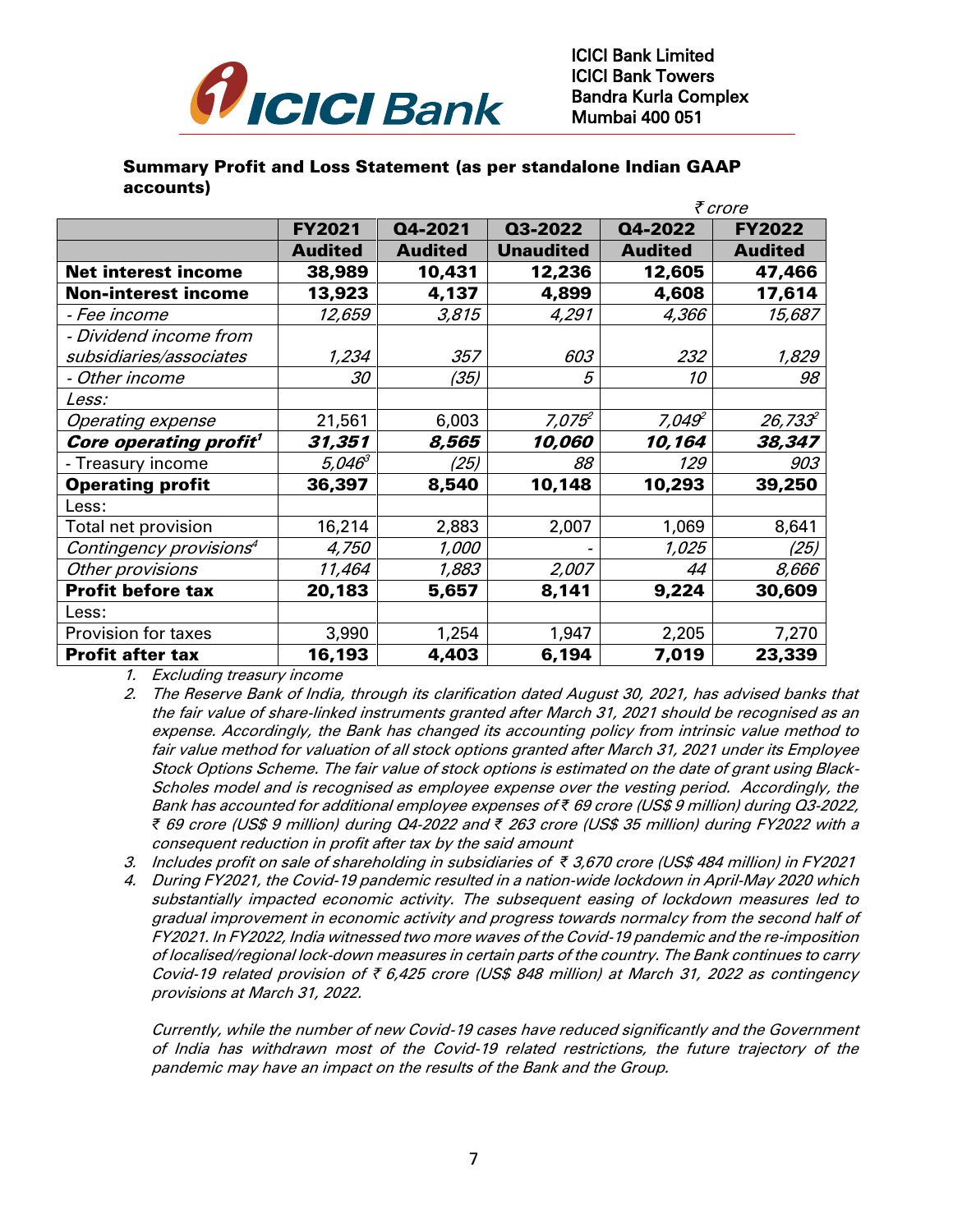

During Q4-2022, the Bank has made an additional contingency provision of *₹* 1,025 crore (US\$ 135 million) on a prudent basis. Accordingly, including the Covid-19 related contingency provision of  $\bar{\tau}$ 6,425 crore (US\$ 848 million), the Bank held a total contingency provision of *₹* 7,450 crore (US\$ 983 million) at March 31, 2022.

5. Prior period numbers have been re-arranged wherever necessary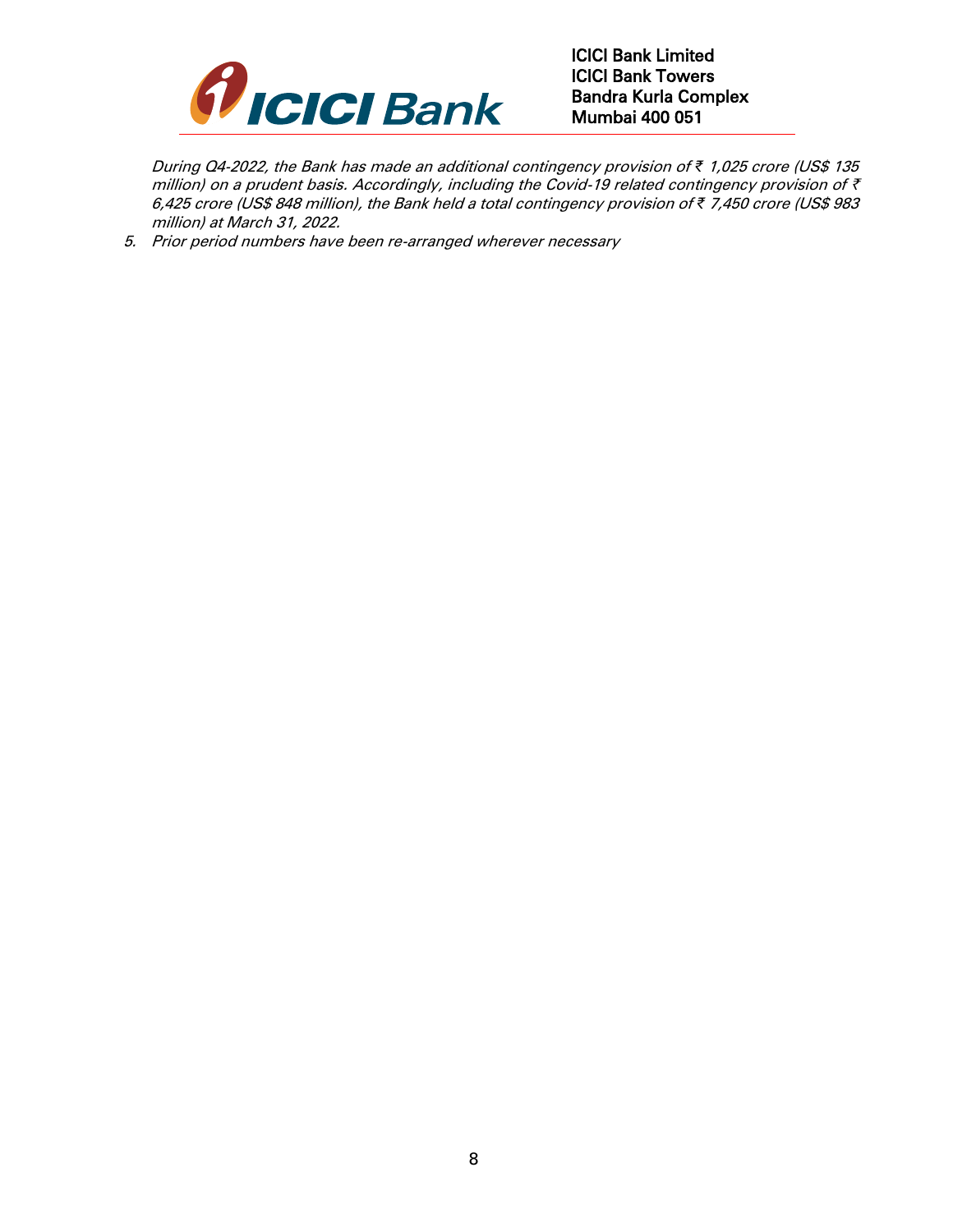

#### Summary balance sheet

|                                | ₹ crore        |                  |                  |                |  |
|--------------------------------|----------------|------------------|------------------|----------------|--|
|                                | 31-Mar-21      | 30-Sep-21        | 31-Dec-21        | 31-Mar-22      |  |
|                                | <b>Audited</b> | <b>Unaudited</b> | <b>Unaudited</b> | <b>Audited</b> |  |
| <b>Capital and liabilities</b> |                |                  |                  |                |  |
| Capital                        | 1,383          | 1,387            | 1,389            | 1,390          |  |
| Employee stock options         |                |                  |                  |                |  |
| outstanding                    | 3              | 127              | 197              | 266            |  |
| Reserves and surplus           | 146,123        | 155,270          | 161,483          | 168,856        |  |
| Deposits                       | 932,522        | 977,449          | 1,017,467        | 1,064,572      |  |
| <b>Borrowings (includes</b>    |                |                  |                  |                |  |
| subordinated debt)             | 91,631         | 82,989           | 109,585          | 107,231        |  |
| <b>Other liabilities</b>       | 58,771         | 58,780           | 64,075           | 68,983         |  |
| <b>Total capital and</b>       |                |                  |                  |                |  |
| <b>liabilities</b>             | 1,230,433      | 1,276,002        | 1,354,196        | 1,411,298      |  |
|                                |                |                  |                  |                |  |
| <b>Assets</b>                  |                |                  |                  |                |  |
| Cash and balances with         |                |                  |                  |                |  |
| Reserve Bank of India          | 46,031         | 45,097           | 55,644           | 60,121         |  |
| Balances with banks and        |                |                  |                  |                |  |
| money at call and short        |                |                  |                  |                |  |
| notice                         | 87,097         | 104,947          | 125,266          | 107,702        |  |
| Investments                    | 281,287        | 285,220          | 284,823          | 310,241        |  |
| Advances                       | 733,729        | 764,937          | 813,992          | 859,020        |  |
| <b>Fixed assets</b>            | 8,878          | 9,153            | 9,156            | 9,374          |  |
| Other assets                   | 73,411         | 66,648           | 65,316           | 64,840         |  |
| <b>Total assets</b>            | 1,230,433      | 1,276,002        | 1,354,196        | 1,411,298      |  |

1. Prior period figures have been re-grouped/re-arranged wherever necessary